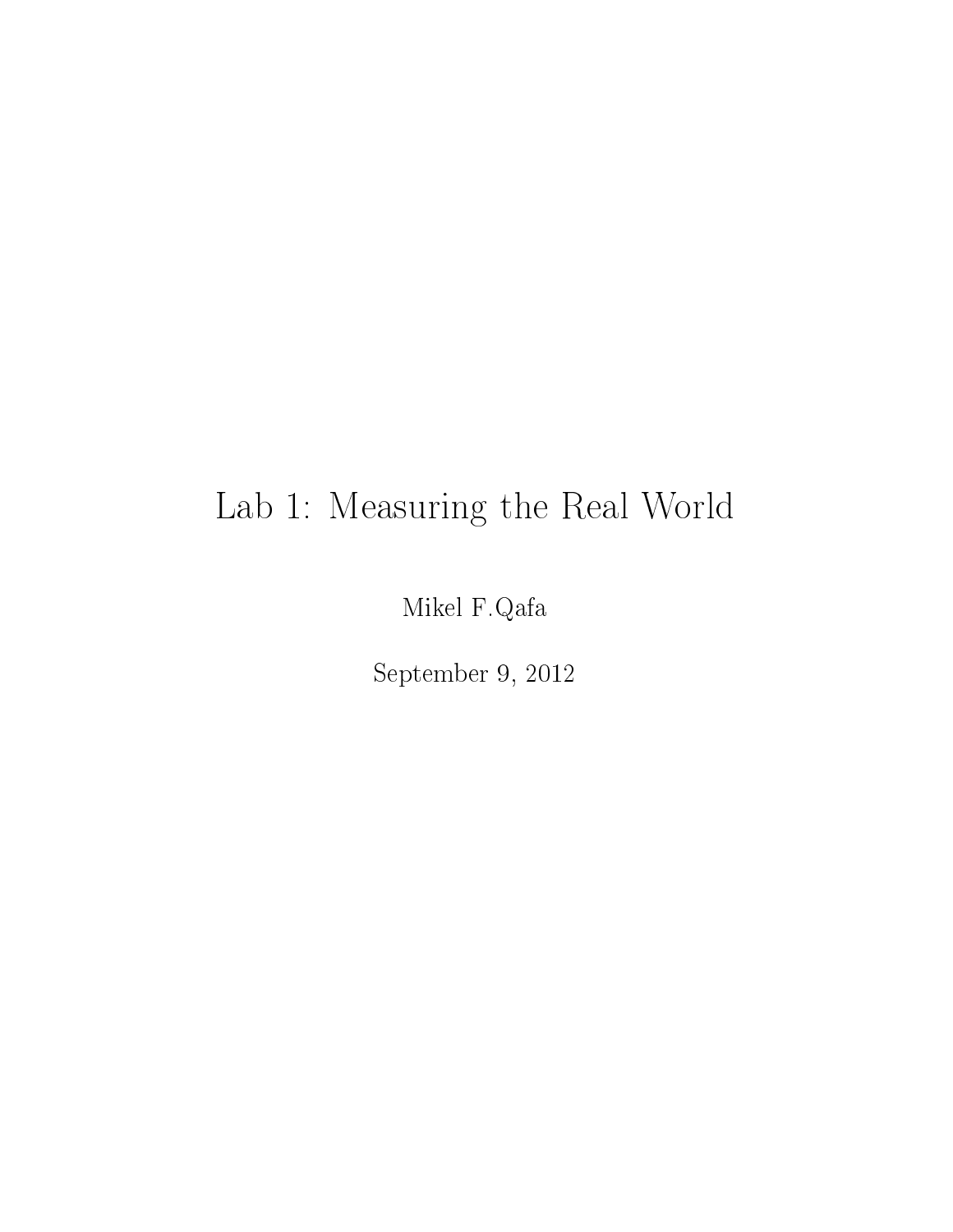#### Abstract

There is a reason why we have the words 'error' and 'estimate' in our math vocabulary, because nothing in the real world is as perfect as displayed on paper. These two act both as quantitative and qualitative values for our experiments. We would probably never find the exact same weather conditions two days in a raw because nature is dependent on many variables. In the same way, we cannot be perfectly sure that we have measured the exact correct length of something. With this lab I have tried to determine the area of an enclosed area on campus, shaped like a rectangle, and for this I had to use the length of the sides of this rectangle. Measuring the lengths and calculating the area proved to be more challenging that I had thought because none of the sides were the same length (according to my measurements). I have tried to show the assumptions I have made so that it makes it easier to understand why the results differ from each other. I have used 5 different tools to take the measurements, Google Earth, two measuring wheels, a measuring tape and my footsteps. It is very important to note that I have assumed the earth is flat and that some of the angles of the rectangle are right angles, even though the only tool I used to determine that were my eyes. I have taken three measurements of each side with each different tool. I have rounded all the measurements up to two decimal figures. Using the surface area obtained from the calculations I have tried to estimate the absolute and relative error for each of the different areas.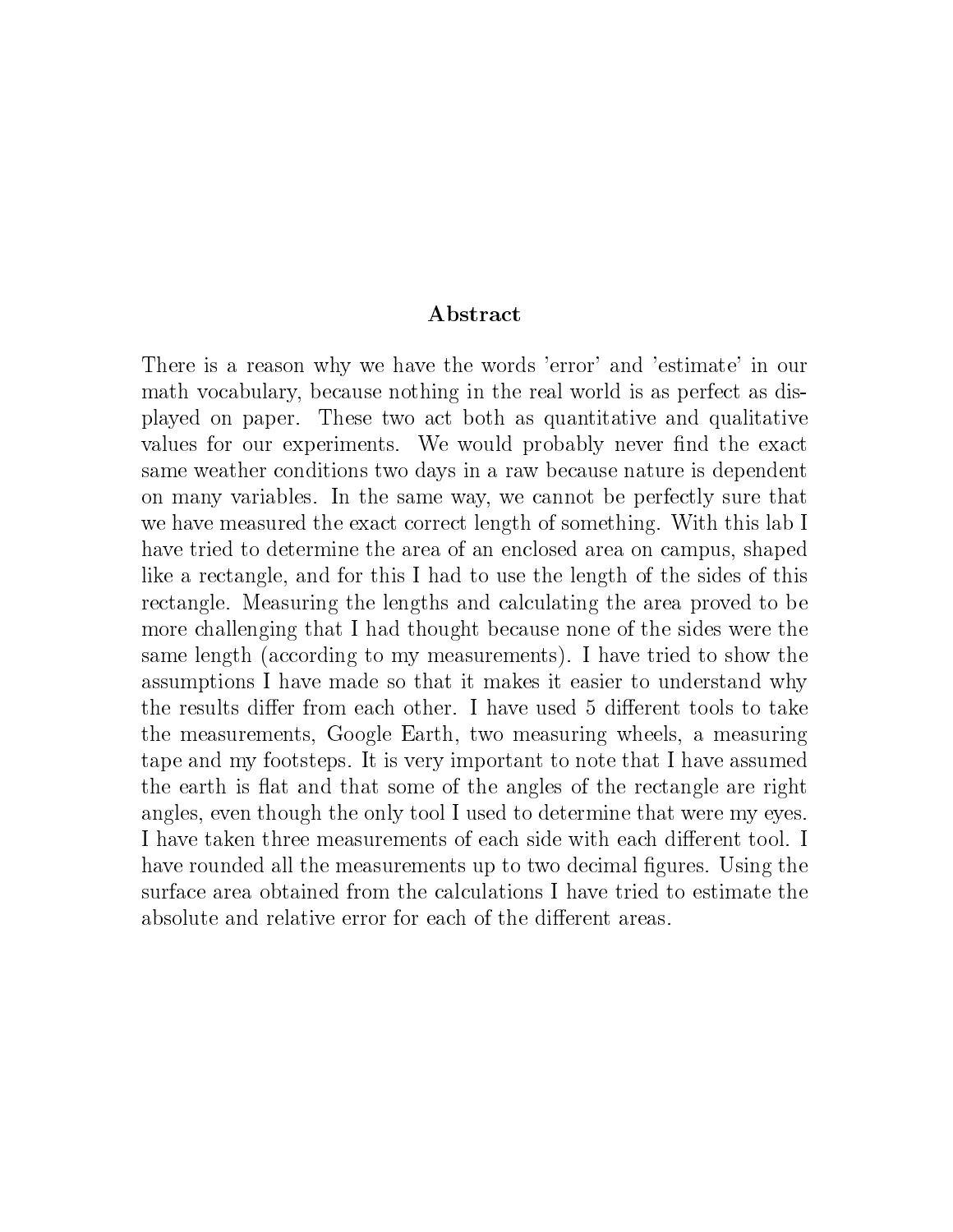### Determining the area with Google Earth.

Figure 1 shows where I have placed the placemarks on the Google Earth window. On the first run I used two points as reference points, which means that I assumed they are the correct corners of the rectangle, and then using the coordinates of these two reference points I was able to place the other two placemarks, and as expected they formed a perfect rectangle. The length was measured using the program's "Direction" tool, which tells you the distance between two points as a walking distance. For the second set of data I used the other two corners as reference points, and in the third run I used the coordinates of each point as they were on reference points. The resolution of the view is not very impressive, so we cannot determine whether it is on the accurate points, I took point P1 and P4 , as represented on the picture below. After determining the most accurate and precise points P1 and P4 , I found point P2 and P3. The coordinates of the reference points are displayed in Table 1.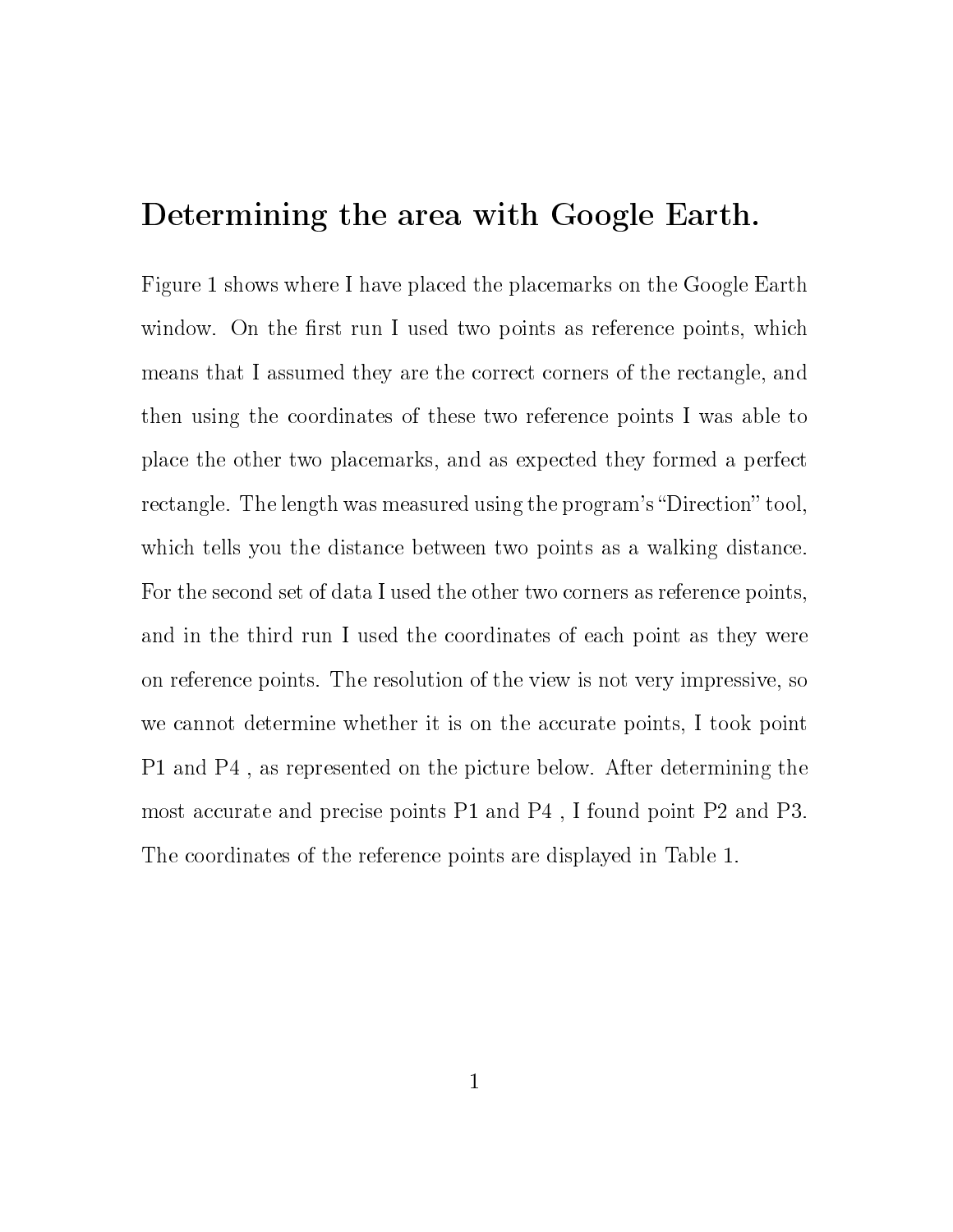

Using the assumption that the area is a rectangle, I determine that points P1 & P2, P3 & P4 should have the same longitude. For the same reason, points P2 & P4 and P1 & P3 have the same latitude. The coordinates of all the points are displayed in Table 1.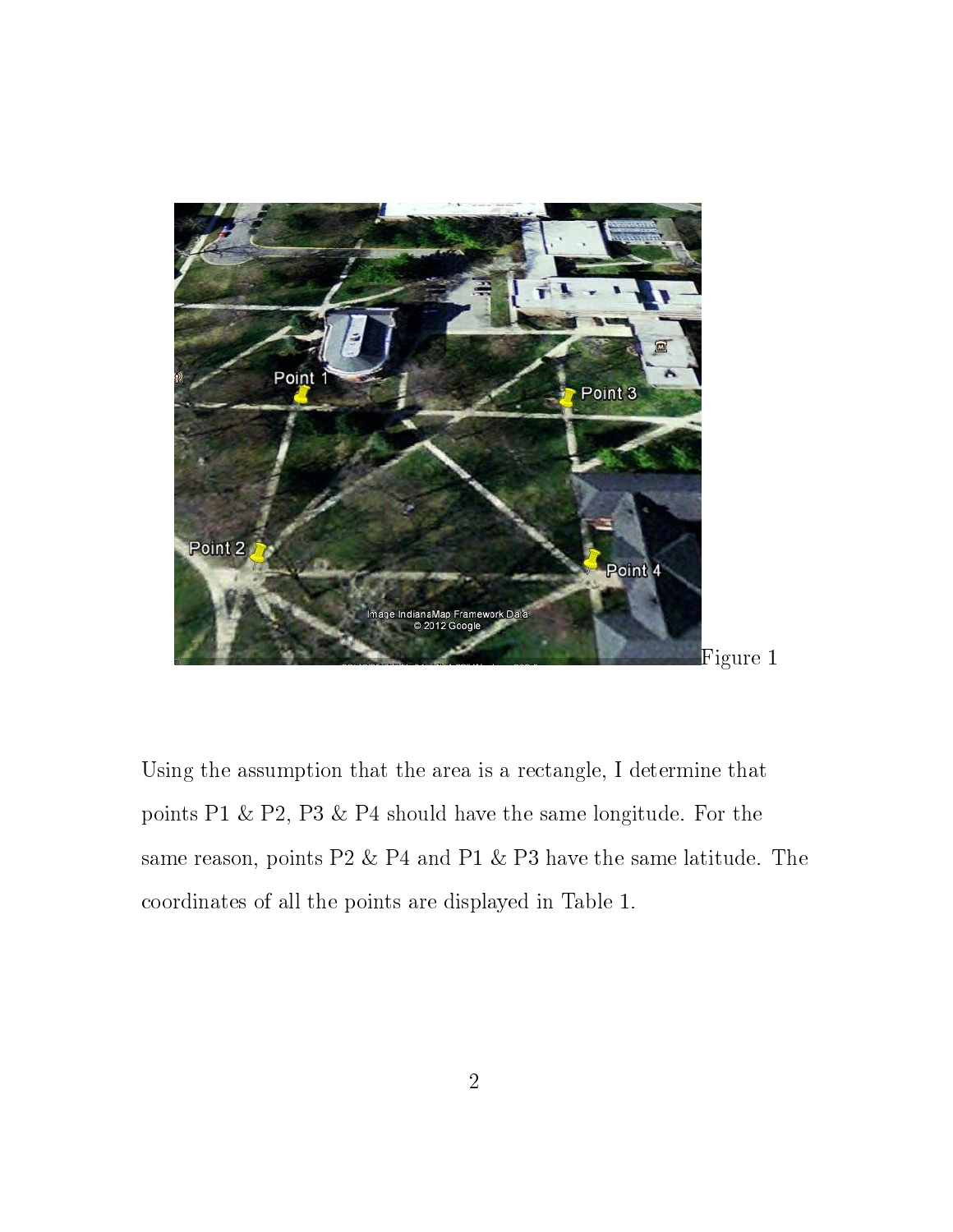| Point          | Longitude                                                 | Latitude                                   |  |
|----------------|-----------------------------------------------------------|--------------------------------------------|--|
| P <sub>1</sub> | $84^{\text{O}}54'46.36''$ W   $39^{\text{O}}49'25.85''$ N |                                            |  |
| P <sub>2</sub> | $84^{\circ}54'46.36''$ W                                  | $39^{\circ}49^{\prime}24.35$ " N [Table 1] |  |
| P <sub>3</sub> | $84^{\circ}54'43.78''$ W                                  | $39^{\circ}49^{\prime}25.85$ " N           |  |
| P <sub>4</sub> | $84^{\circ}54'43.78''$ W   $39^{\circ}49'24.35''$ N       |                                            |  |

The next step was to take two other reference points, P2 and P3 now.

In Table 2 I have listed the data gathered,

| Point          | Longitude                                           | Latitude                                                          |  |
|----------------|-----------------------------------------------------|-------------------------------------------------------------------|--|
| P <sub>1</sub> | $84^{\circ}54'46.38''$ W                            | $39^{\circ}49^{\prime}25.82"$ N                                   |  |
| P <sub>2</sub> |                                                     | 84 <sup>o</sup> 54'46.38" W   39 <sup>o</sup> 49'24.33" N Table 2 |  |
| P <sub>3</sub> | $84^{\circ}54'43.74''$ W   $39^{\circ}49'25.82''$ N |                                                                   |  |
| P4             | $84^{\circ}54'43.74"$ W                             | $39^{\circ}49^{\prime}24.33"$ N                                   |  |

 $\overline{\text{Again, as in the first time, the coordinates of the two reference points}}$ dictate the coordinates of the the other two reference points.

In do not need to do the third measurements because now I already have the data, because I used the reference coordinates for each of the points.

The results are shown in Table 3.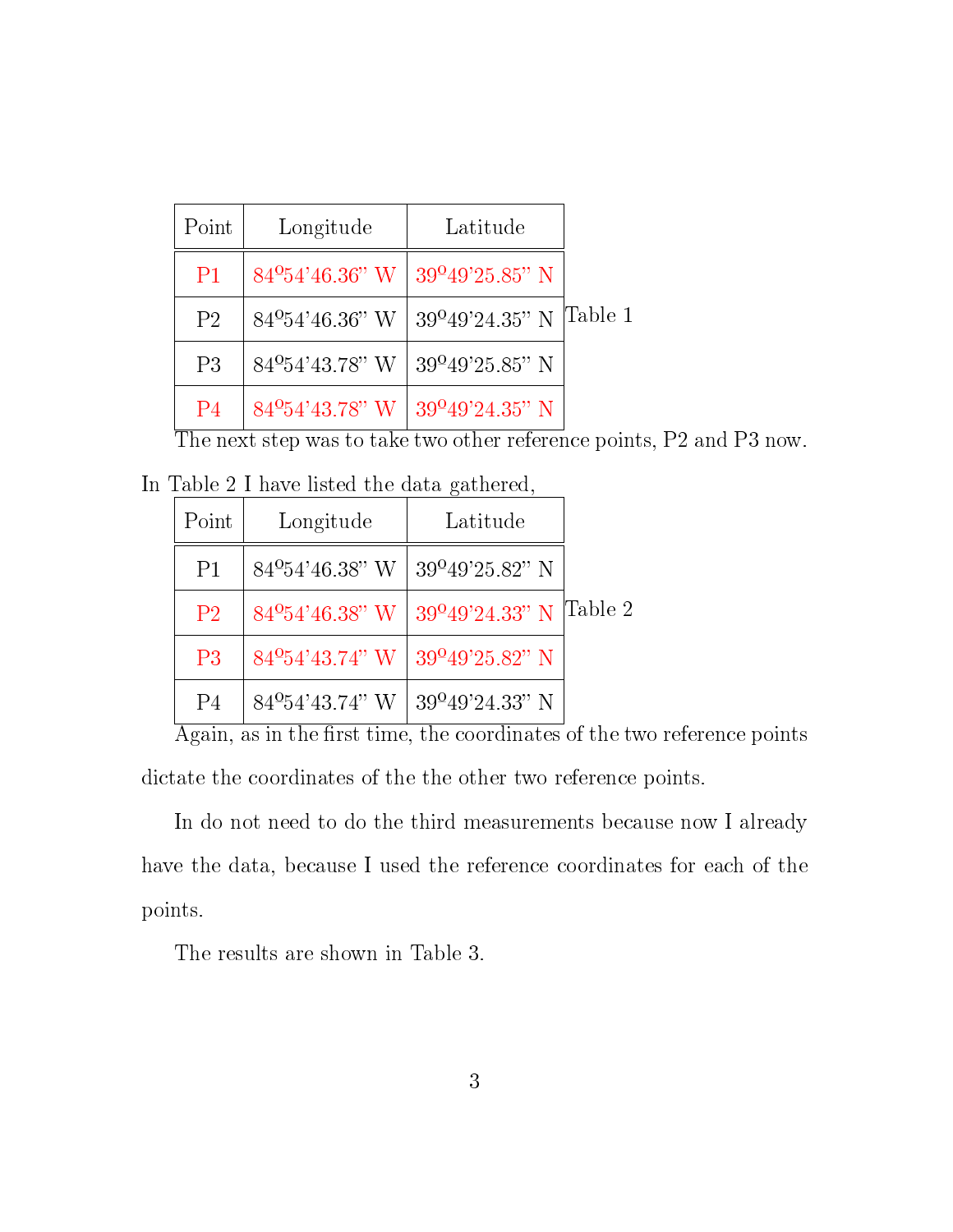| Point          | Longitude                                                         | Latitude                                                    |  |
|----------------|-------------------------------------------------------------------|-------------------------------------------------------------|--|
| P <sub>1</sub> | $84^{\text{O}}54'46.36''$ W   $39^{\text{O}}49'25.85''$ N         |                                                             |  |
| P <sub>2</sub> |                                                                   | $84^{\circ}54'46.38''$ W   $39^{\circ}49'24.33''$ N Table 3 |  |
| P <sub>3</sub> | $84^{\circ}54'43.74" \text{ W }   39^{\circ}49'25.82" \text{ N }$ |                                                             |  |
| P <sub>4</sub> | $84^{\circ}54'43.78''$ W   $39^{\circ}49'24.35''$ N               |                                                             |  |

Then it was time to determine the distance between the points for each case.

The length of the sides of the rectangle I got using Google Earth were

|                                  |     | Point-to-point   Distance in feet   Distance in meters |         |
|----------------------------------|-----|--------------------------------------------------------|---------|
| P1 to P2                         | 154 | 46.94                                                  |         |
| $P2$ to $P4$                     | 207 | 63.09                                                  | Table 4 |
| P <sub>3</sub> to P <sub>4</sub> | 154 | 46.94                                                  |         |
| P1 to P3                         | 207 | 63.09                                                  |         |

the same for each case and they are displayed in Table 4.

The results have been rounded up to two decimal figures in meters, but Google earth gave the distance in feet without decimal figures.

Now I have all the data needed for the Google Earth method. I have three measurements that are the same and if I average them I could get the average distances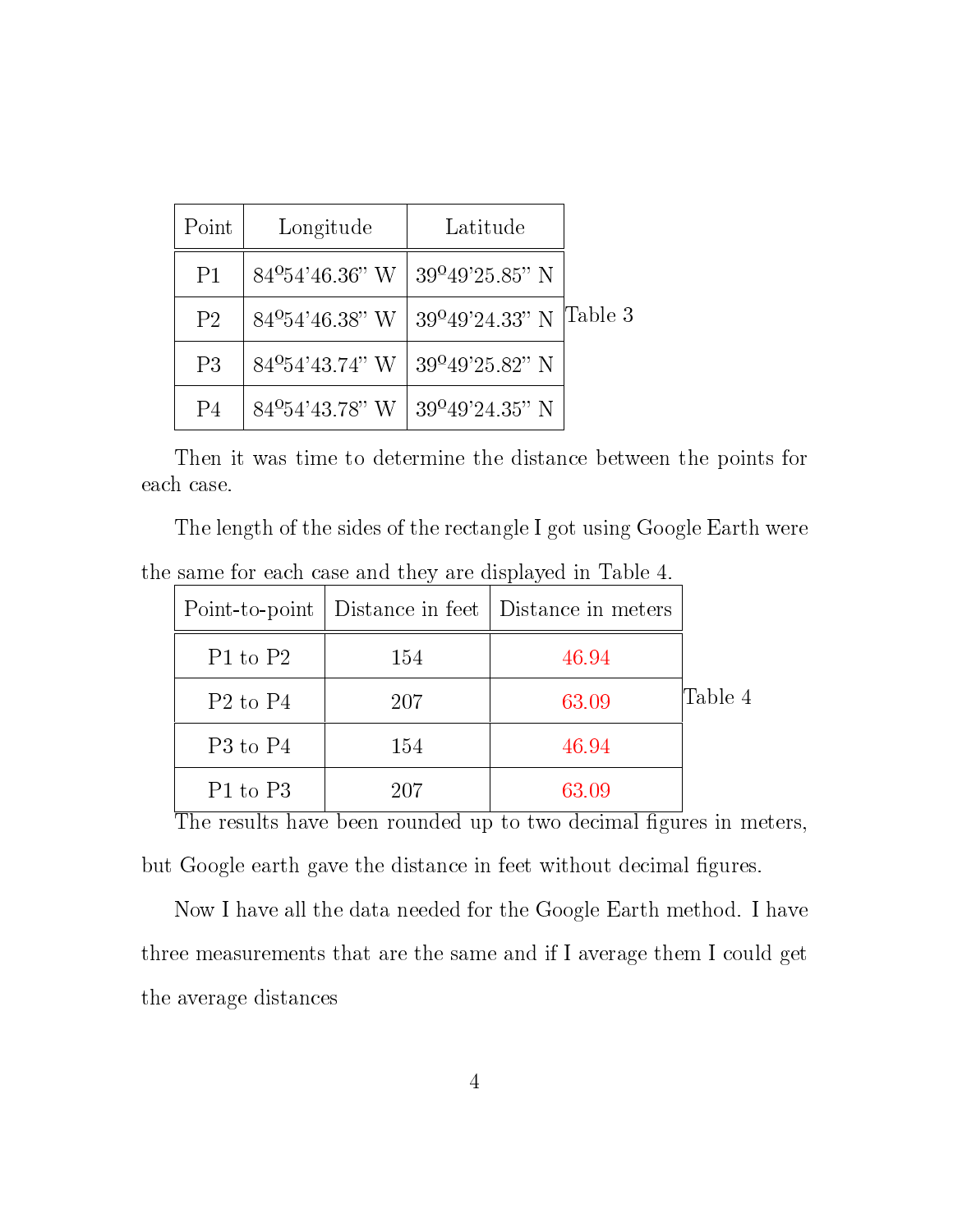of both sides of the rectangle, and then I could find the area of the rectangle. There is no need to calculate the average in this case because the numbers are

the same in all three cases. The formula for calculating the area of a rectangle is width \* height, and we know both of these variables, so we just plug them in

the equation:

Width \* height =  $63.09 * 46.94 = 2961.44 \text{ m}^2$ .

That is the area of the surface using Google Earth as a tool. Maybe it is not such a good tool in terms of accuracy or precision, but it is a very quick tool

in determining an approximation of the surface area.

#### BIG WHEEL

One of the other tools I used to measure the distance was the large measuring wheel. It is very easy to use and quick as well.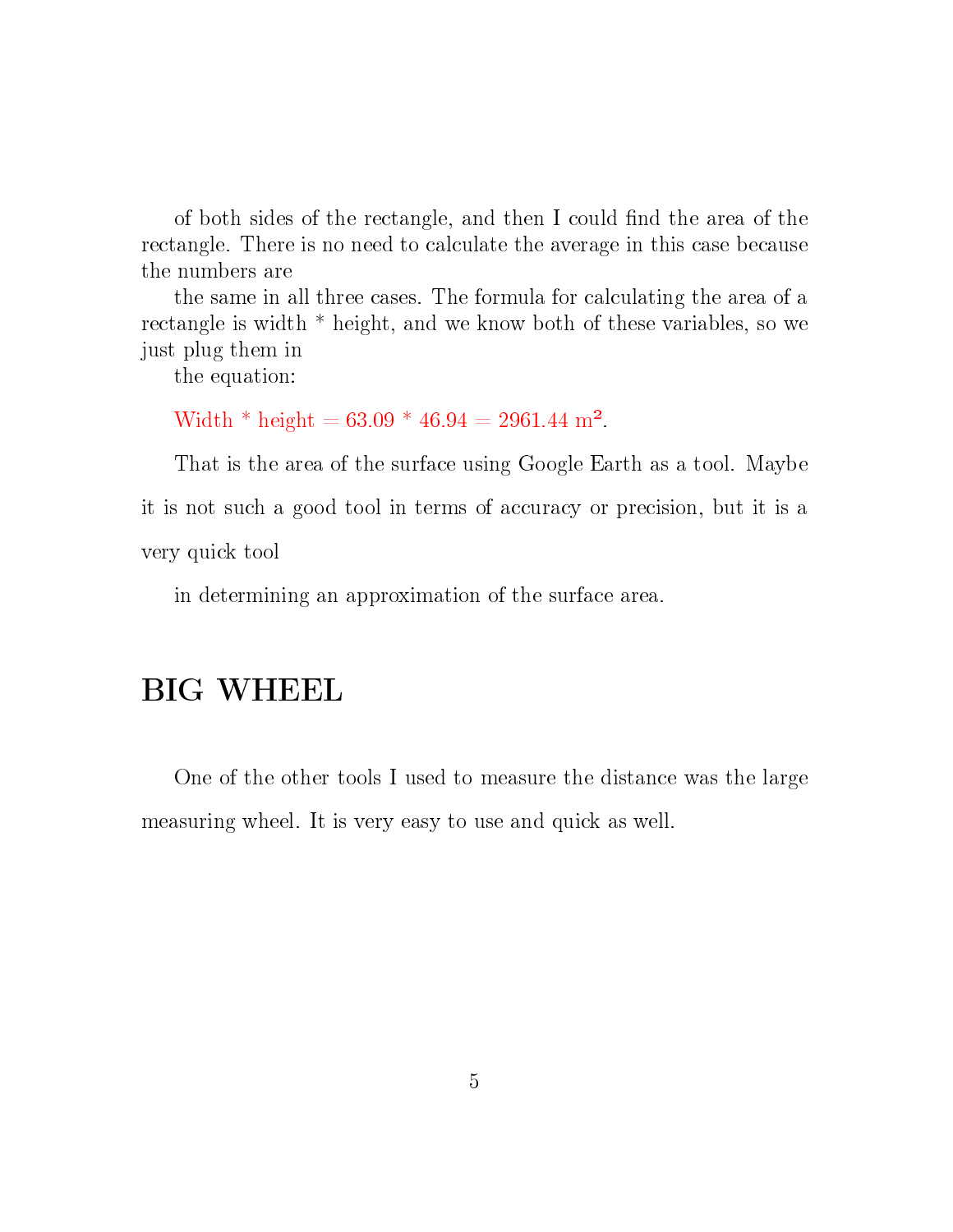

Figure 2

Figure 2 shows a picture of the tool used for this part of the experiment. During the measurements I found that the enclosed area was not a perfect rectangle at all,

so in order to make it easier for the calculations, and avoid more error, I divided the "rectangle" in two triangles which do not have the same diagonal length,

and therefore their sides are of different length too. I have displayed that in Figure 3,



Triangle AEC is smaller than BED, where E is the diagonal, and it is different for both triangles. I have assumed that angles in the corners 4 and 2 are right angles.

In table 5 are shown that gathered data and the calculations. The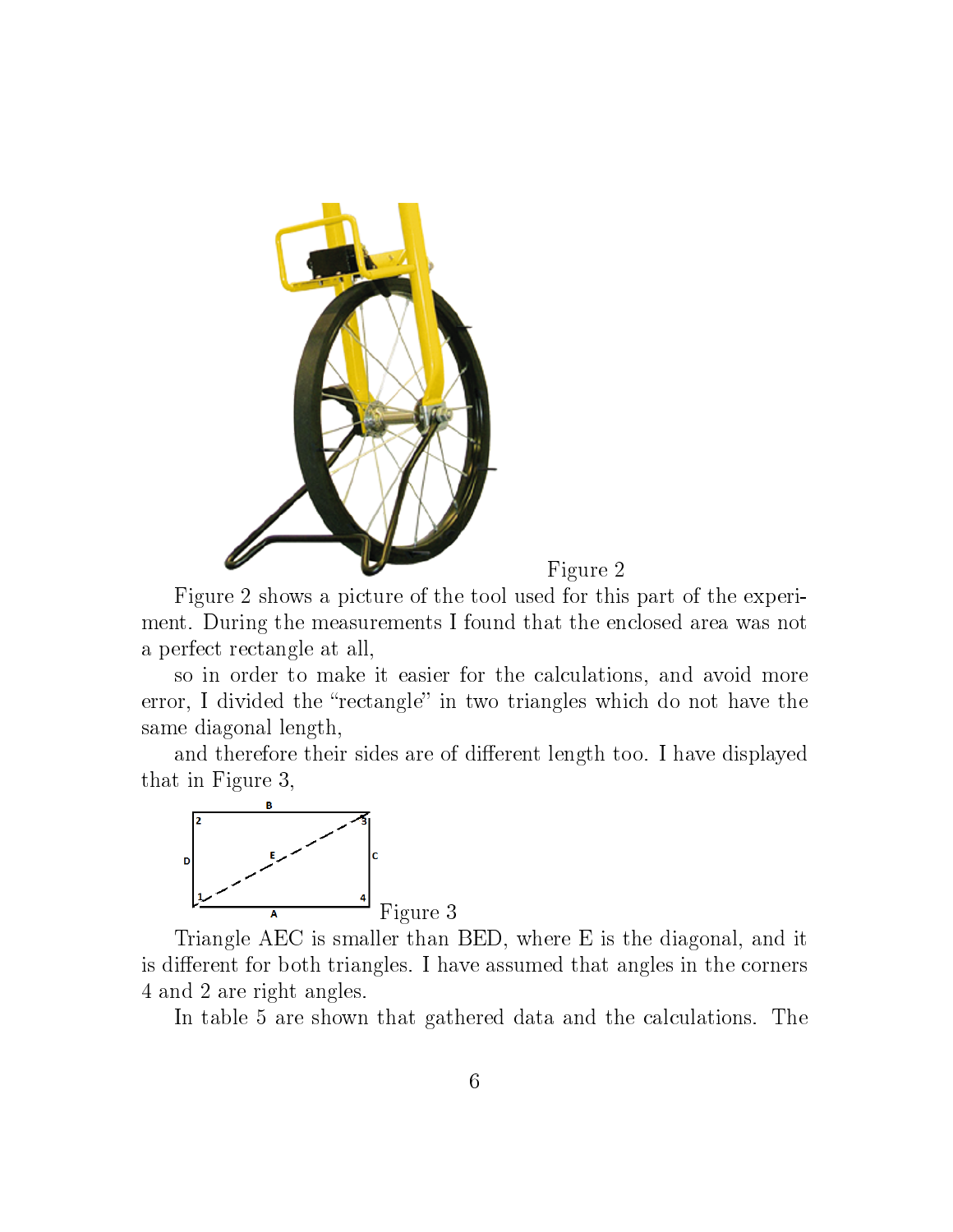measurements were made in feet because of the tool, but I converted the length in meters and

then found the average of those three measurements for each different section.

| Section        | Length in feet | Length in meters | Avg length $(m)$ |         |
|----------------|----------------|------------------|------------------|---------|
|                | 202.8          | 61.81            |                  |         |
| $\bf{A}$       | 202.7          | 61.78            | 61.81            |         |
|                | 202.9          | 61.84            |                  |         |
|                | 202.2          | 61.63            |                  |         |
| B              | 202.5          | 61.72            | 61.67            |         |
|                | 202.3          | 61.66            |                  | Table 5 |
|                | 147.3          | 44.90            |                  |         |
| $\overline{C}$ | 147.5          | 44.96            | 44.93            |         |
|                | 147.4          | 44.93            |                  |         |
|                | 150.8          | 45.96            |                  |         |
| $\mathbf D$    | 150.7          | 45.94            | 45.95            |         |
|                | 150.7          | 45.94            |                  |         |

Since we are using the two right triangles, we need to know the length of the diagonal, which can be found using data from table 5 and Pythagorean theorem.

I have used the average of the lengths to find the respective diagonals.: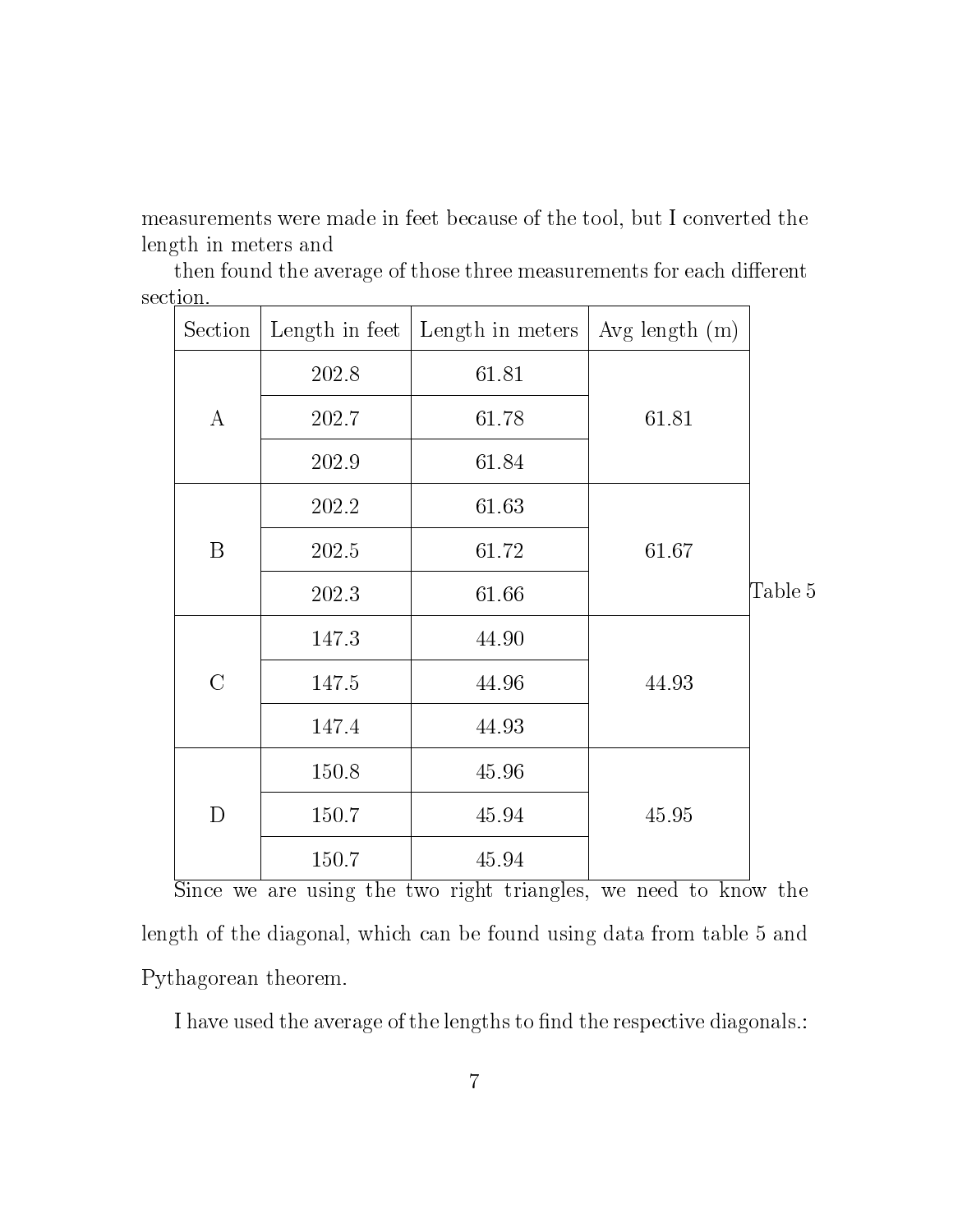| Triangle   Diagonal length E (m) $\vert$ | Area $(m^2)$                       |  |
|------------------------------------------|------------------------------------|--|
| $\sqrt{A^2 + C^2} = 76.41$               | $\frac{1}{2}A*C = 1388.56$ Table 6 |  |
| $\sqrt{B^2 + D^2} = 76.91$               | $\frac{1}{2}B*D=1416.87$           |  |

Now, the total area of the rectangle is the sum of the areas of these

two triangles, AEC and BED:  $1388.56 + 1416.87 = 2805.43 \text{ m}^2$ .

# SMALL WHEEL

The other tool I used, the small measuring wheel, is shown in Figure 4.



The same assumptions made in the case of the bigger wheel are made in this case as well. The data are processed in the same way as in Part II.

Table 7 shows all the measurements done with the small wheel.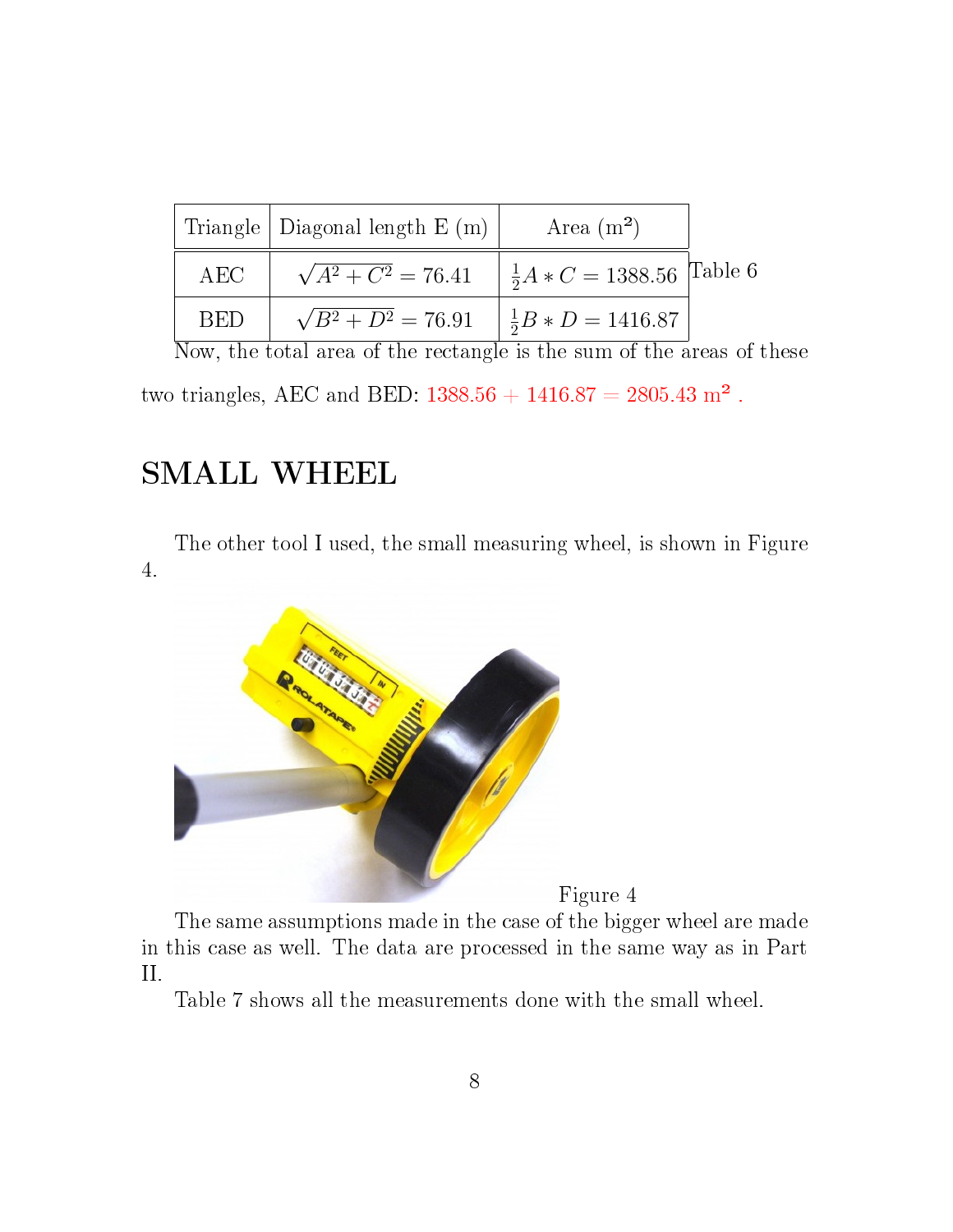| Section        | Length in feet | Length in meters | Avg length $(m)$ |         |
|----------------|----------------|------------------|------------------|---------|
|                | 203.1          | 61.90            |                  |         |
| $\bf{A}$       | 202.9          | 61.84            | 61.89            |         |
|                | 203.2          | 61.93            |                  |         |
|                | 203.3          | 61.97            |                  |         |
| $\mathbf{B}$   | 203.4          | 61.99            | 61.96            |         |
|                | 203.2          | 61.93            |                  | Table 7 |
|                | 147.5          | 44.96            |                  |         |
| $\overline{C}$ | 147.8          | 45.05            | 45.00            |         |
|                | 147.6          | 44.99            |                  |         |
|                | 151.2          | 46.08            |                  |         |
| D              | 151.5          | 46.18            | 46.13            |         |
|                | 151.3          | 46.12            |                  |         |

In the same way as n Part II, we find the diagonals of the triangles

|  |  |  |  |  | and then the area of each triangle, and then add them together. |
|--|--|--|--|--|-----------------------------------------------------------------|
|  |  |  |  |  |                                                                 |

|            | $\frac{1}{2}$                                                                   |              |  |
|------------|---------------------------------------------------------------------------------|--------------|--|
|            | Triangle   Diagonal length $(m)$                                                | Area $(m^2)$ |  |
| AEC        | $\sqrt{A^2 + C^2} = 76.52 \left  \frac{1}{2}A \ast C \right  = 1392.52$ Table 8 |              |  |
| <b>BED</b> | $\sqrt{B^2 + D^2} = 77.25 \left  \frac{1}{2}B \ast D \right  = 1429.11$         |              |  |

Now, the total area of the rectangle is the sum of the areas of these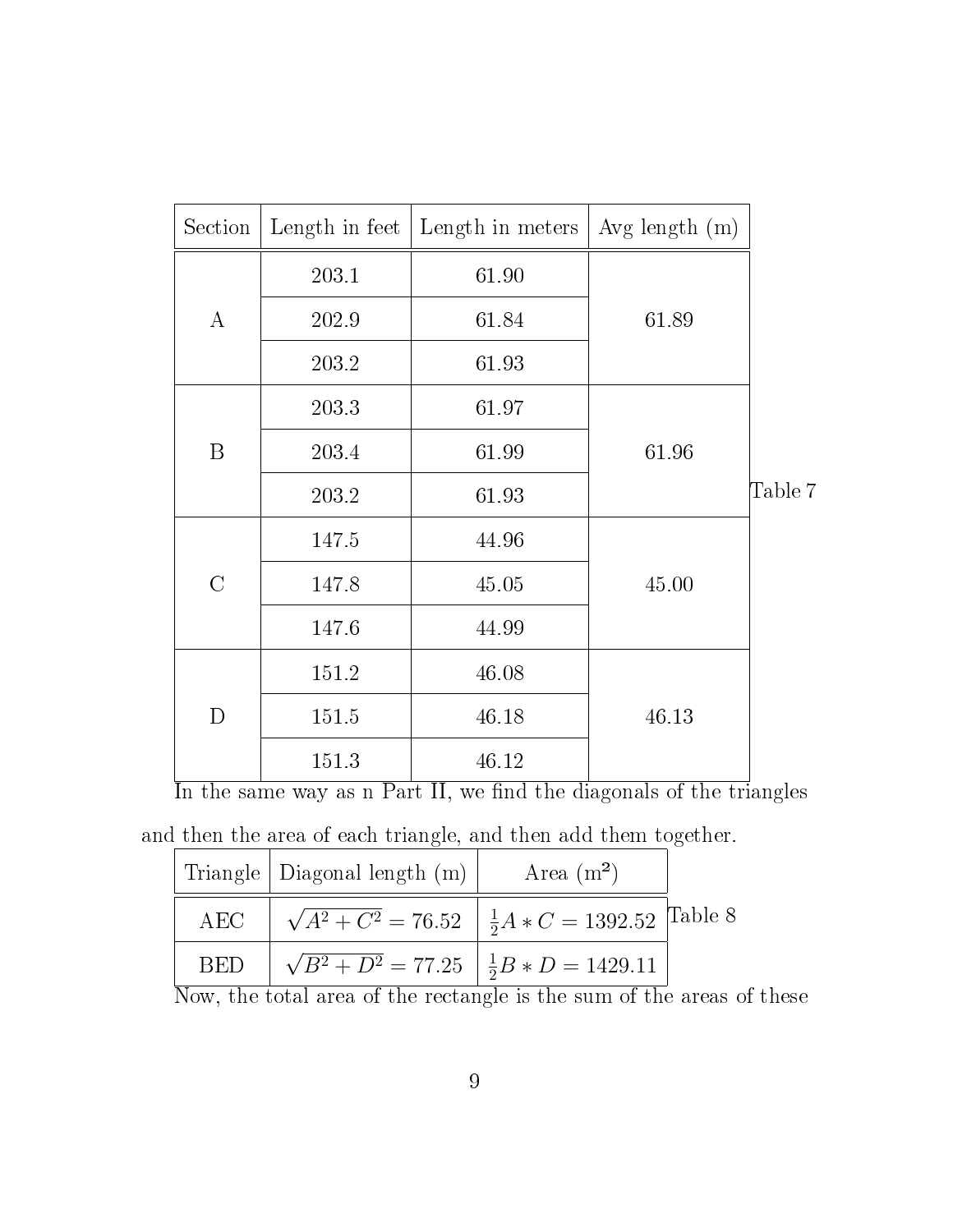two triangles, AEC and BED:  $1392.52 + 1429.11 = 2821.63$  m<sup>2</sup>.

## MEASURING TAPE

And now back to the more common measuring tools. The measuring tape was a very good tool because it was easier to use, and there was less room for error,

beside the problem that it might get stretched too much sometimes, and therefore influence the results.



Figure 5

The same procedure as for the other two tools followed for this one as well. Table 9 displays the data gathered using the measuring tape.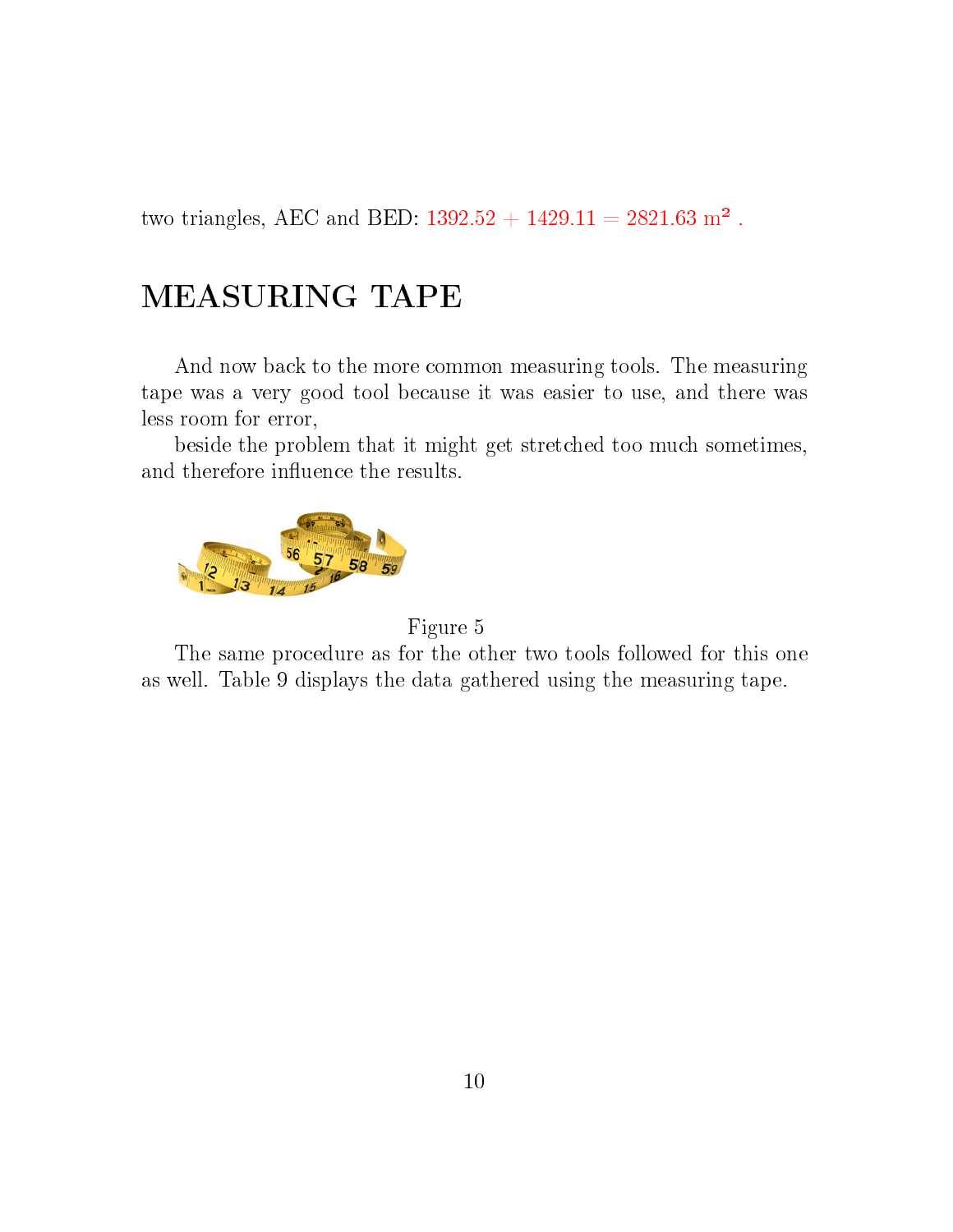| Section        | Length in feet | Length in meters | Avg length $(m)$ |         |
|----------------|----------------|------------------|------------------|---------|
|                | 202.6          | 61.75            |                  |         |
| $\bf{A}$       | 202.5          | 61.72            | 61.74            |         |
|                | 202.6          | 61.75            |                  |         |
|                | 202.2          | 61.63            |                  |         |
| $\mathbf{B}$   | 202.2          | 61.63            | 61.62            |         |
|                | 202.1          | 61.60            |                  | Table 9 |
|                | 147.3          | 44.88            |                  |         |
| $\overline{C}$ | 147.0          | 44.80            | 44.85            |         |
|                | 147.2          | 44.86            |                  |         |
|                | 150.7          | 45.93            |                  |         |
| D              | 150.5          | 45.87            | 45.91            |         |
|                | 150.7          | 45.93            |                  |         |

The same procedure follows in this case again, find the diagonals of the two triangles using the Pythagorean theorem for the right angles and then

calculated the area of each triangle. The diagonal is not actually used in any of the equations, but I have shown it so it would make it easier to

distinguish the size of the triangle and to see how different these diagonals are, even though they come from the same 'rectangle'.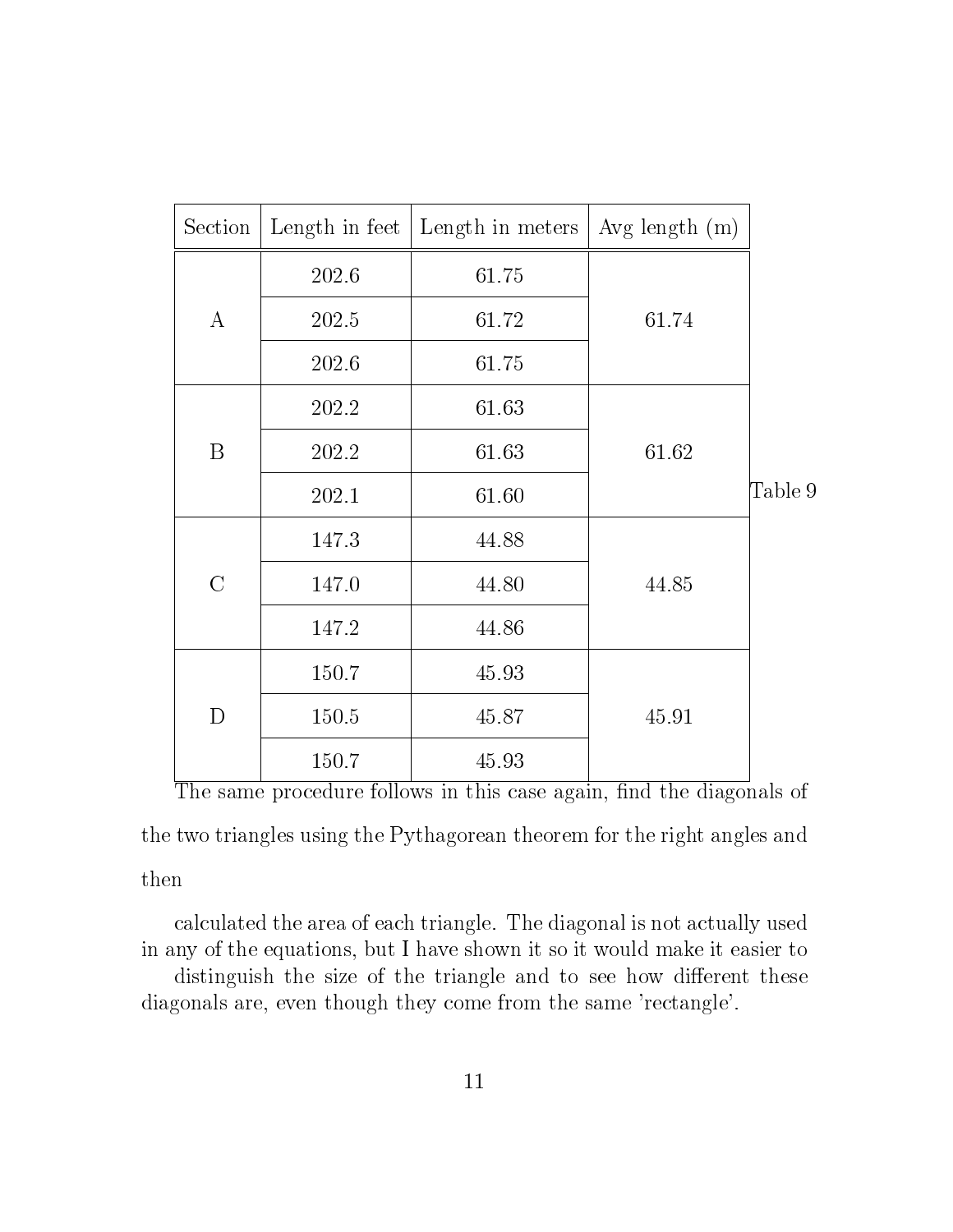|     | Triangle   Diagonal length $(m)$                                                  | Area $(m^2)$ |  |
|-----|-----------------------------------------------------------------------------------|--------------|--|
|     | AEC $\sqrt{A^2 + C^2} = 76.31 \left  \frac{1}{2}A * C \right  = 1384.52$ Table 10 |              |  |
| BED | $\sqrt{B^2 + D^2} = 76.84 \left( \frac{1}{2} B * D \right) = 1414.49$             |              |  |

Adding these areas together we get the total area of the surface measured using the measuring tape, AEC and BED:  $1384.52 + 1414.49 =$  $2799.01 \text{ m}^2$ .

Now we are left only with the no-technology-at-all method.

# MY FOOTSTEPS

This method was done last and took longer than any other method, and I feel like it is the most inaccurate one for many reasons. Its is very hard that I

put my feet perfectly close to each other and they are not perfectly straight all the time because I tend to move. I measured my shoe size afterward

and it was roughly 10 inches long. 10 inches  $= 0.83$  ft. As with any other tool, I walked accross the 4 sides of the rectangle 3 times, writing down

the number of shoe-size units of the distance. Data are shown in Table 11.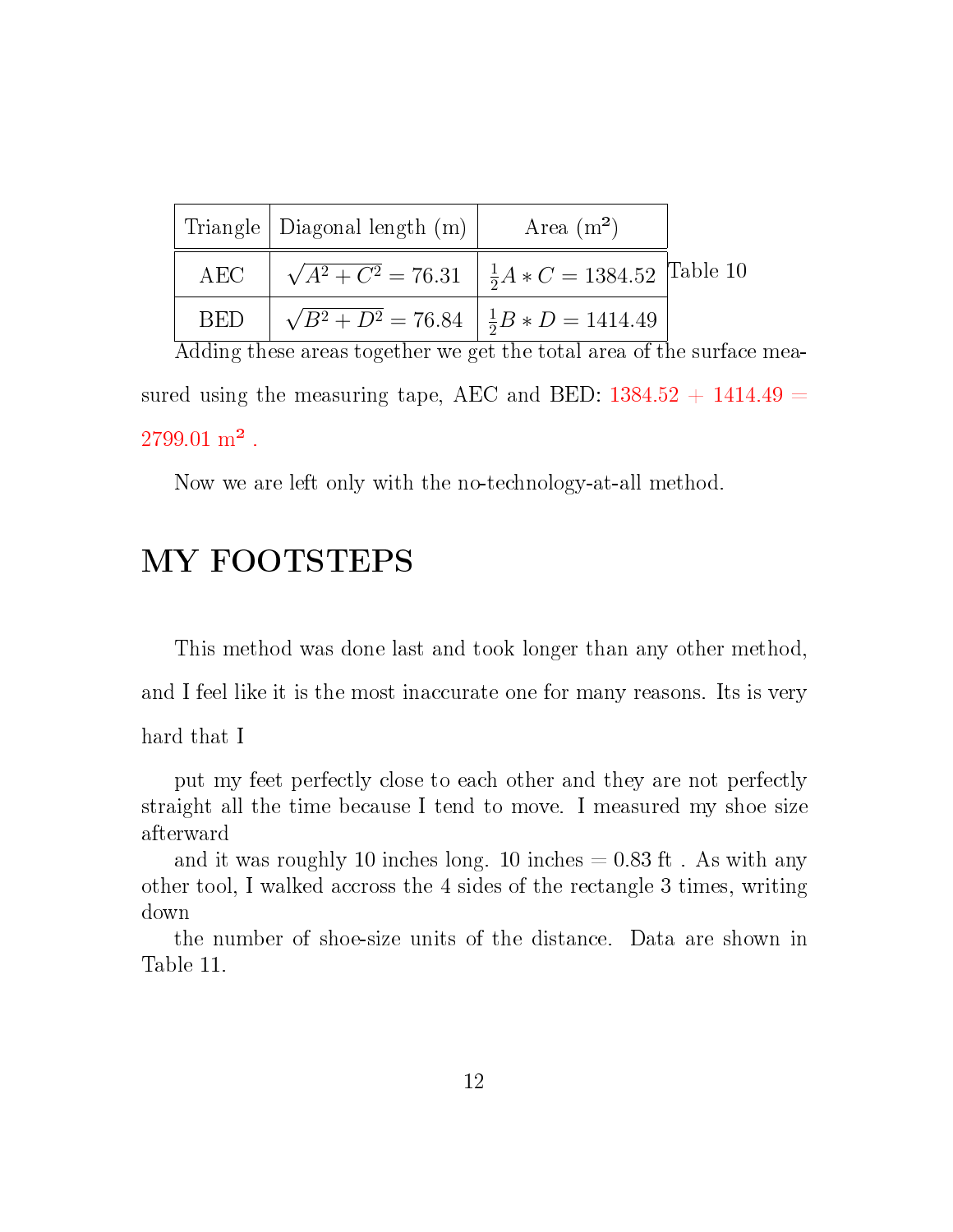| Section        | Number of steps | Length in feet | Length in meters | Avg length $(m)$ |             |
|----------------|-----------------|----------------|------------------|------------------|-------------|
|                | 245             | 203.35         | 61.98            |                  |             |
| $\bf{A}$       | 244             | 202.52         | 61.73            | 61.81            |             |
|                | 244             | 202.52         | 61.73            |                  |             |
|                | 240             | 199.2          | 60.71            |                  |             |
| $\mathbf B$    | 238             | 197.54         | 60.21            | 60.46            |             |
|                | 239             | 198.37         | 60.46            |                  | ${\rm Tal}$ |
|                | 177             | 146.91         | 44.78            |                  |             |
| $\overline{C}$ | 175             | 145.25         | 44.23            | 44.51            |             |
|                | 176             | 146.08         | 44.52            |                  |             |
|                | 181             | 150.23         | 45.79            |                  |             |
| D              | 180             | 149.4          | 45.53            | 45.70            |             |
|                | 181             | 150.23         | 45.79            |                  |             |

11

In the same way that I did with the other four tools, I will find the

|            | Triangle   Diagonal length $(m)$   Area $(m^2)$                                       |  |  |  |  |  |
|------------|---------------------------------------------------------------------------------------|--|--|--|--|--|
|            | AEC $\sqrt{A^2 + C^2} = 76.16 \left( \frac{1}{2}A \cdot C \right) = 1375.58$ Table 12 |  |  |  |  |  |
| <b>BED</b> | $\sqrt{B^2 + D^2} = 75.78 \left  \frac{1}{2}B \ast D \right  = 1381.51$               |  |  |  |  |  |

area of the triangles and the diagonals of the triangles.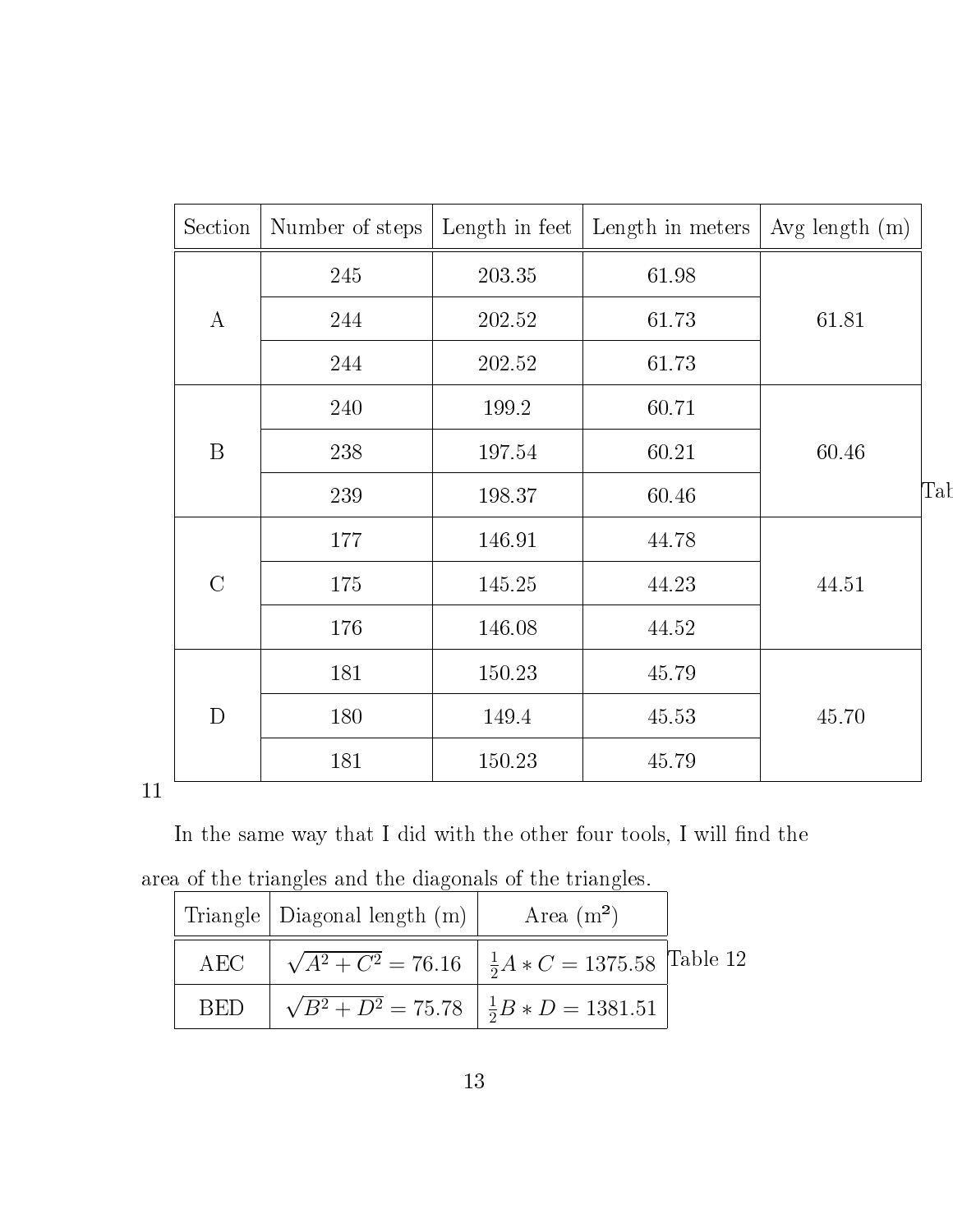And now adding the two last areas will give us:  $1375.58 + 1381.51$  $=2757.09~\mathrm{m^2}$  .

In table 13 I have gathered all the data for the enclosed area I have gathered using different methods:

| Method       | Area $(m^2)$ | Table 13 |
|--------------|--------------|----------|
| Google Earth | 2961.44      |          |
| Large Wheel  | 2805.43      |          |
| Small Wheel  | 2821.63      |          |
| Meas. tape   | 2799.01      |          |
| Footsteps    | 2757.09      |          |

Only from the results it is almost impossible to tell which method was the correct one, or closer to correct, but when we take into account the assumptions,

the way the procedures were held and everything else, we understand why we got different results even though we were measuring the same sections.

Now, I cannot end the experiment without my final answer, which is supposed to tell the approximate area of the surface we have been inspecting.

$$
\frac{2961.44 + 2805.43 + 2821.63 + 2799.01 + 2757.09}{4} = \frac{14187.37}{5}m^2 = 2837.43m^2
$$
\n(1)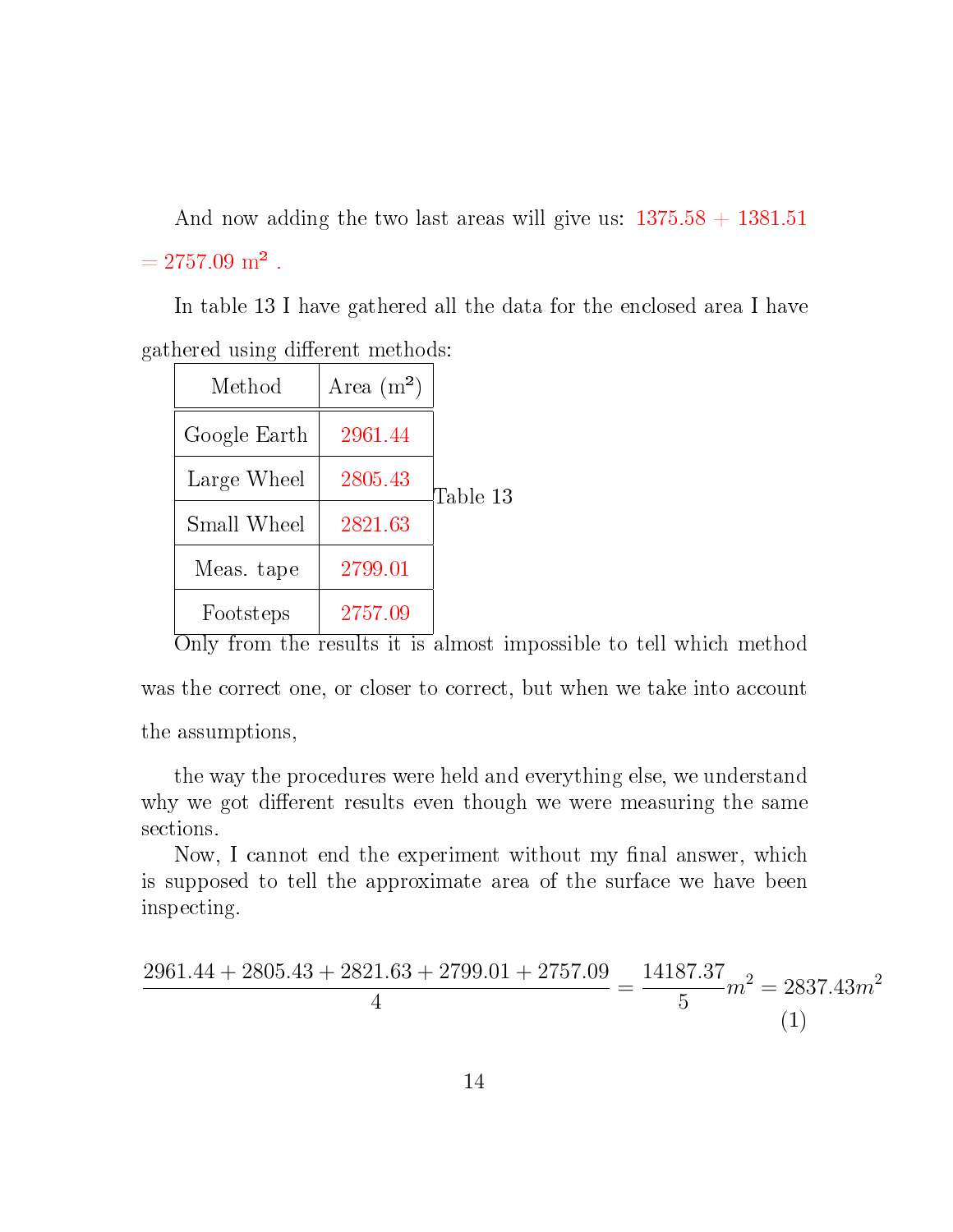The absolute error is calculated with this formula:  $e = A - avg$ , where A is the area obtained using one of the methods explained above and avg is the average

area from function (1).

The relative error is found by diving absolute error with the average

| area. Table 14 gives the areas with the absolute and relative errors: |                  |              |                              |                                                                                                                                                                                                                                                                                |       |  |  |  |
|-----------------------------------------------------------------------|------------------|--------------|------------------------------|--------------------------------------------------------------------------------------------------------------------------------------------------------------------------------------------------------------------------------------------------------------------------------|-------|--|--|--|
|                                                                       | Method           | Area $(m^2)$ | Absolute error $(m^2)$       | Relative error                                                                                                                                                                                                                                                                 |       |  |  |  |
|                                                                       | Google Earth $ $ | 2961.44      | $2961.44 - 2837.43 = 123.57$ | $\begin{array}{ l l } \hline \frac{123.57}{2837.43} = 0.04(4\%) \\ \hline \frac{32}{2837.43} = 0.011(1.1\%) \\ \hline \frac{15.8}{2837.43} = 0.005(0.5\%) \\ \hline \frac{38.42}{2837.43} = 0.014(1.4\%) \\ \hline \frac{80.34}{2837.43} = 0.028(2.8\%) \\ \hline \end{array}$ |       |  |  |  |
|                                                                       | Large Wheel      | 2805.43      | $2805.43 - 2837.43 = -32$    |                                                                                                                                                                                                                                                                                | Table |  |  |  |
|                                                                       | Small Wheel      | 2821.63      | $2821.63 - 2837.43 = -15.8$  |                                                                                                                                                                                                                                                                                |       |  |  |  |
|                                                                       | Meas. tape       | 2799.01      | $2799.01 - 2837.43 = -38.42$ |                                                                                                                                                                                                                                                                                |       |  |  |  |
|                                                                       | Footsteps        | 2757.09      | $2757.09 - 2837.43 = -80.34$ |                                                                                                                                                                                                                                                                                |       |  |  |  |

14

As we see the error is large because we are making error by as much as  $123 \text{ m}^2$  and the lowest error being  $15.8 \text{ m}^2$ . So, if we were to tell which of the

tools is more accurate than the rest, the data from Table 14 tell me that I should choose the small measuring wheel because it has a relative error of less

than 1% and has the lowest absolute error too, which means that it is the closest area to the total average area of the enclosed area.

There are different sources of error for such exercise, our assumptions lead to errors, the tools I worked with are not perfect either, the surface on which I

rotated the wheels is not completely flat, and there are places that the wheel stops running even though distance has been passed, and many other errors

I have described throughout the data processing. This is the first time I am using LATEX, so there are many details in terms of presentation that need

to be addressed, and hopefully with practice I will become much